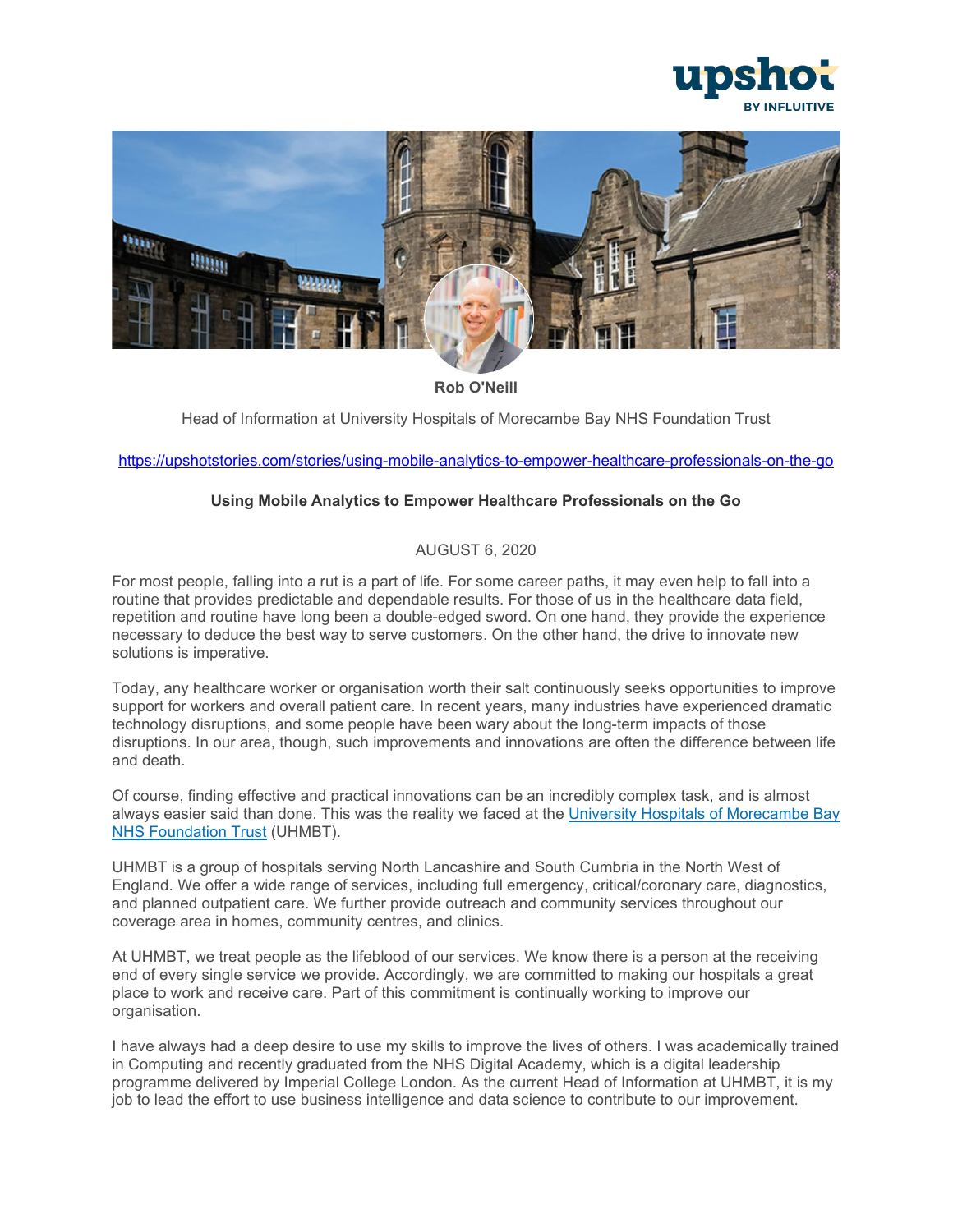

We're far beyond the days of crunching numbers, and modern data analysis must be accessible to decision-makers at every level of an organisation.

#### **Necessity Powers Innovation: Building the Command Centre**

As we approached the winter of 2018, we were concerned that the hospitals would be overwhelmed by a patient surge during the winter months and our operational staff were worried about how they would cope with rising demand for urgent care services. Ever focused on self-improvement, we got to work developing a way to maintain high-level patient service.

Our answer was creating a [Qlik](https://www.qlik.com/us/) Analytical Command centre. This wasn't just the name; we created a physical room within the hospital for the solution. We filled the centre with huge touchscreens that displayed analytical depictions of the movement of patients through our system in real time. We collected data regarding every point of the typical patient journey, including ambulance, admission, treatment, and patient discharge.

The entire project took us 10 weeks from start to finish, during which we were able to articulate the idea, design the application, install the hardware, and go live. Despite our success with this project, we found some potential traps. Based on our observations and personal experiences, we identified several criteria for success.

Perhaps the most important element of a solution is that it must be business- and customer-led. That means finding a solution that flows out of genuine organisational needs, as opposed to coming up with a great idea that doesn't address the concerns or weaknesses of the organisation.

Organisations can't be afraid to tackle the huge, pressing problems. Easier tasks often lead to quick wins, but the big issues don't go away on their own.

# **[SHARE](https://linkedin.com/shareArticle?url=http%3A%2F%2Fupshotstories.com%2Fstories%2F754%3Futm_source%3Dpost%26utm_medium%3Dlinkedin1%26utm_campaign%3Dpost754&mini=true&title=Organisations%20can%E2%80%99t%20be%20afraid%20to%20tackle%20the%20huge%2C%20pressing%20problems.%20Easier%20tasks%20often%20lead%20to%20quick%20wins%2C%20but%20the%20big%20issues%20don%E2%80%99t%20go%20away%20on%20their%20own.%20%20%20%20%20%20%20&summary=Using%20Mobile%20Analytics%20to%20Empower%20Healthcare%20Professionals%20on%20the%20Go) IT [TWEET](https://twitter.com/intent/tweet?text=Organisations%20can%E2%80%99t%20be%20afraid%20to%20tackle%20the%20huge%2C%20pressing%20problems.%20Easier%20tasks%20often%20lead%20to%20quick%20wins%2C%20but%20the%20big%20issues%20don%E2%80%99t%20go%20away%20on%20their%20own.%20%20http%3A%2F%2Fupshotstories.com%2Fstories%2F754%3Futm_source%3Dpost%26utm_medium%3Dtweet1%26utm_campaign%3Dpost754) IT**

Secondly, organisations cannot be afraid to tackle the huge, pressing problems. Completing smaller, easier tasks often leads to quick wins, but the big issues don't go away on their own. Dream big, and create a clear vision and strategy to achieve these dreams. Develop an unrelenting drive to incremental improvements that are at once ambitious and achievable.

Third, acknowledge that mandating the adoption of something new isn't always enough. Seek out internal ambassadors who champion the cause and can help overcome hurdles.

Lastly, create something that is truly focused on customer and business solutions. That means finding tools that are not so cumbersome that they become new problems. To this end, it's helpful to merge the skills of designers and technical staff whenever possible, as opposed to keeping them siloed.

#### **Qlik Alerting and the Power of Mobile-First Strategies**

Some of the biggest problems with fully integrating data-based decision-making revolve around scale and access. Data analysts can certainly provide guidance to organisational leaders, but how do you get frontline workers involved in the implementation process? Nursing staff, for example, won't have time to check the data every hour to find inefficiencies in patient service. Doctors won't necessarily benefit from receiving complicated data analysis reports after every shift.

In order to integrate staff into the analytics process, we needed to ensure users could access the application from multiple devices. We also needed to make sure the application provided users with what they really needed, which is guidance. Only data analysts want a complicated report complete with charts and graphs. Everyone else wants direct assistance with more fact-based decision-making.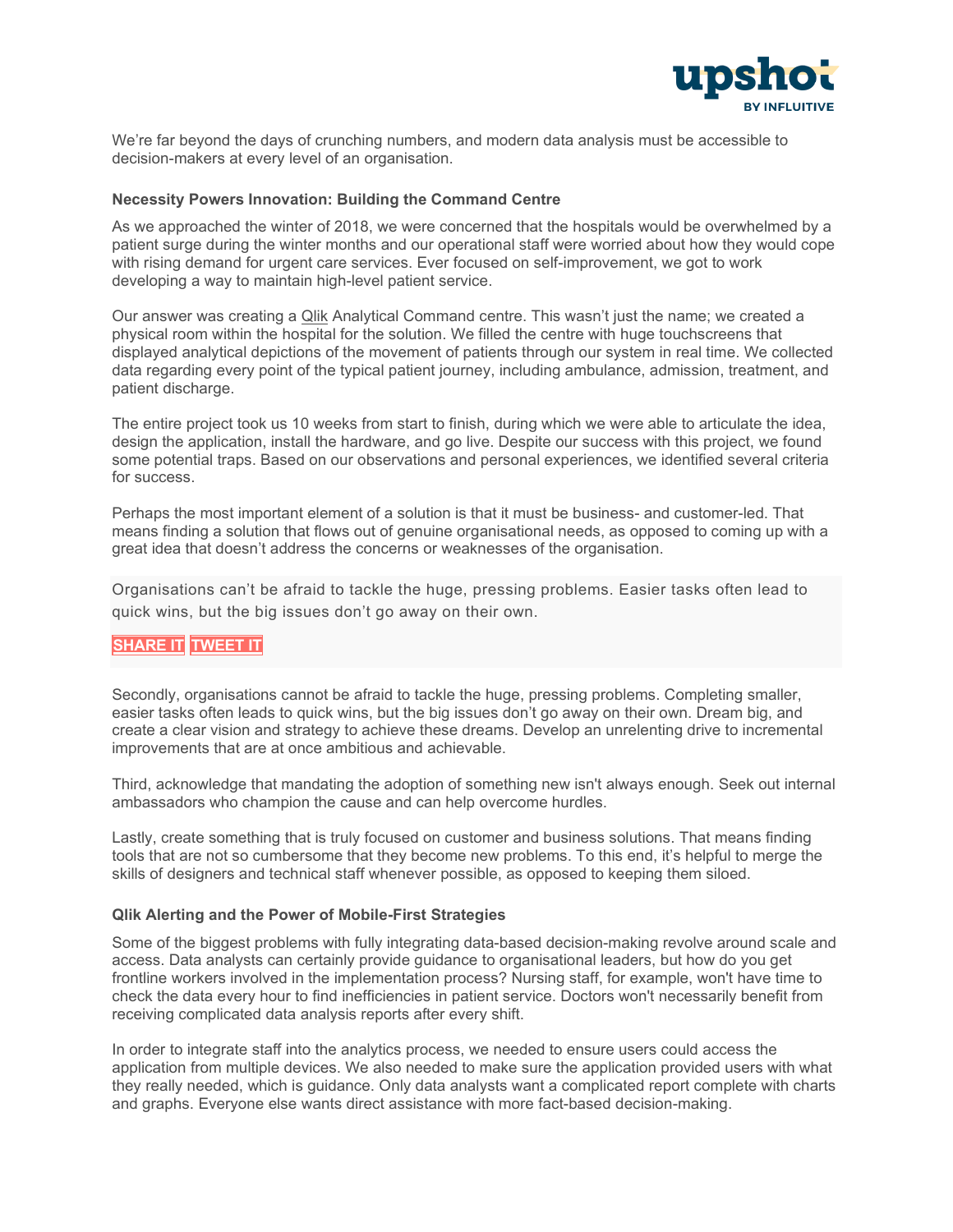

In our case, we found [Qlik Alerting](https://www.qlik.com/us/products/qlik-alerting) as our answer. Alerting was key to incorporating our analytical aspirations into the organisation by giving employees a way to get the information they wanted via their preferred method. For example, a manager watching patient flow could use Qlik Alerting to receive a notification when bed occupancy reached greater than the optimum 85%. Clinical service managers may opt to get an email to let them know if next week's appointment schedule is too empty.

The sheer volume and complexity of healthcare data is incredibly overwhelming, even for professionals. @qlik Alerting is a way to cut through the noise.

# **[SHARE](https://linkedin.com/shareArticle?url=http%3A%2F%2Fupshotstories.com%2Fstories%2F754%3Futm_source%3Dpost%26utm_medium%3Dlinkedin2%26utm_campaign%3Dpost754&mini=true&title=The%20sheer%20volume%20and%20complexity%20of%20healthcare%20data%20is%20incredibly%20overwhelming%2C%20even%20for%20professionals.%20%40qlik%20Alerting%20is%20a%20way%20to%20cut%20through%20the%20noise.%20%20%20%20%20%20%20&summary=Using%20Mobile%20Analytics%20to%20Empower%20Healthcare%20Professionals%20on%20the%20Go) IT [TWEET](https://twitter.com/intent/tweet?text=The%20sheer%20volume%20and%20complexity%20of%20healthcare%20data%20is%20incredibly%20overwhelming%2C%20even%20for%20professionals.%20%40qlik%20Alerting%20is%20a%20way%20to%20cut%20through%20the%20noise.%20%20http%3A%2F%2Fupshotstories.com%2Fstories%2F754%3Futm_source%3Dpost%26utm_medium%3Dtweet2%26utm_campaign%3Dpost754) IT**

Using the mobile-first strategy through Alerting provided the organisation with a practical way to bring the benefits of data analysis to the staff. The sheer volume and complexity of healthcare data is incredibly overwhelming, even for professionals. Alerting was the only way we found to cut through the noise and target specific users with actionable data.

# **Completely Driven by Data**

Of course, the final goal was to propel our organisation toward data analysis maturity. Despite our anecdotal success with Alerting, we knew that achieving maturity meant giving all staff control of the tools. That's why we love the self-alerting function.

By giving users control over the alert tools, we let them determine how the data can best influence their personal decisions. We believe the combination of self-alerting and mobility is responsible for the continual growth in our user base. New staff and new users of self-alerting experience the benefits and are eager to interface with non-users in a way that can in turn convince them to join the movement.

The improvements in emergency care provide one of the best examples of impacts related to combining mobile analytics and alerting. Emergency departments can be hectic, with large pressures to maintain available bed and treatment capacities. The ability to send alerts to mobile users throughout the hospital system means we can better control patient flow.

Users at different stages of the process, including ambulances, admissions staff, and patient care professionals can make minute-by-minute adjustments. The ability to make preemptive decisions based on data has directly improved care delivery and patient outcomes.

### **The Winning Combination of Experience and Innovation**

Since we implemented these new tools, we have experienced a new environment of connected systems and workforce innovation. However, the elephant in every data analysis room is data quality. Making data-driven decisions can actually be harmful if those actions are based on incorrect or incomplete data.

That is why we created a framework to change the way we discovered and corrected errors. Called the Patient Safety Net, we're now integrating Qlik Alerting to proactively alert our staff to data quality problems. Most importantly, this process empowers staff to understand where these errors are happening. As more staff and offices in our organisation join our Qlik project, it becomes increasingly critical that we maintain the integrity of our data. Having an application that can monitor errors, corrections, and highlight recurring problems is key.

There's an element of medicine that thrives on routine, but our future is defined by flexibility.

# **[SHARE](https://linkedin.com/shareArticle?url=http%3A%2F%2Fupshotstories.com%2Fstories%2F754%3Futm_source%3Dpost%26utm_medium%3Dlinkedin3%26utm_campaign%3Dpost754&mini=true&title=There%E2%80%99s%20an%20element%20of%20medicine%20that%20thrives%20on%20routine%2C%20but%20our%20future%20is%20defined%20by%20flexibility.%20%20%20%20%20%20%20&summary=Using%20Mobile%20Analytics%20to%20Empower%20Healthcare%20Professionals%20on%20the%20Go) IT [TWEET](https://twitter.com/intent/tweet?text=There%E2%80%99s%20an%20element%20of%20medicine%20that%20thrives%20on%20routine%2C%20but%20our%20future%20is%20defined%20by%20flexibility.%20%20http%3A%2F%2Fupshotstories.com%2Fstories%2F754%3Futm_source%3Dpost%26utm_medium%3Dtweet3%26utm_campaign%3Dpost754) IT**